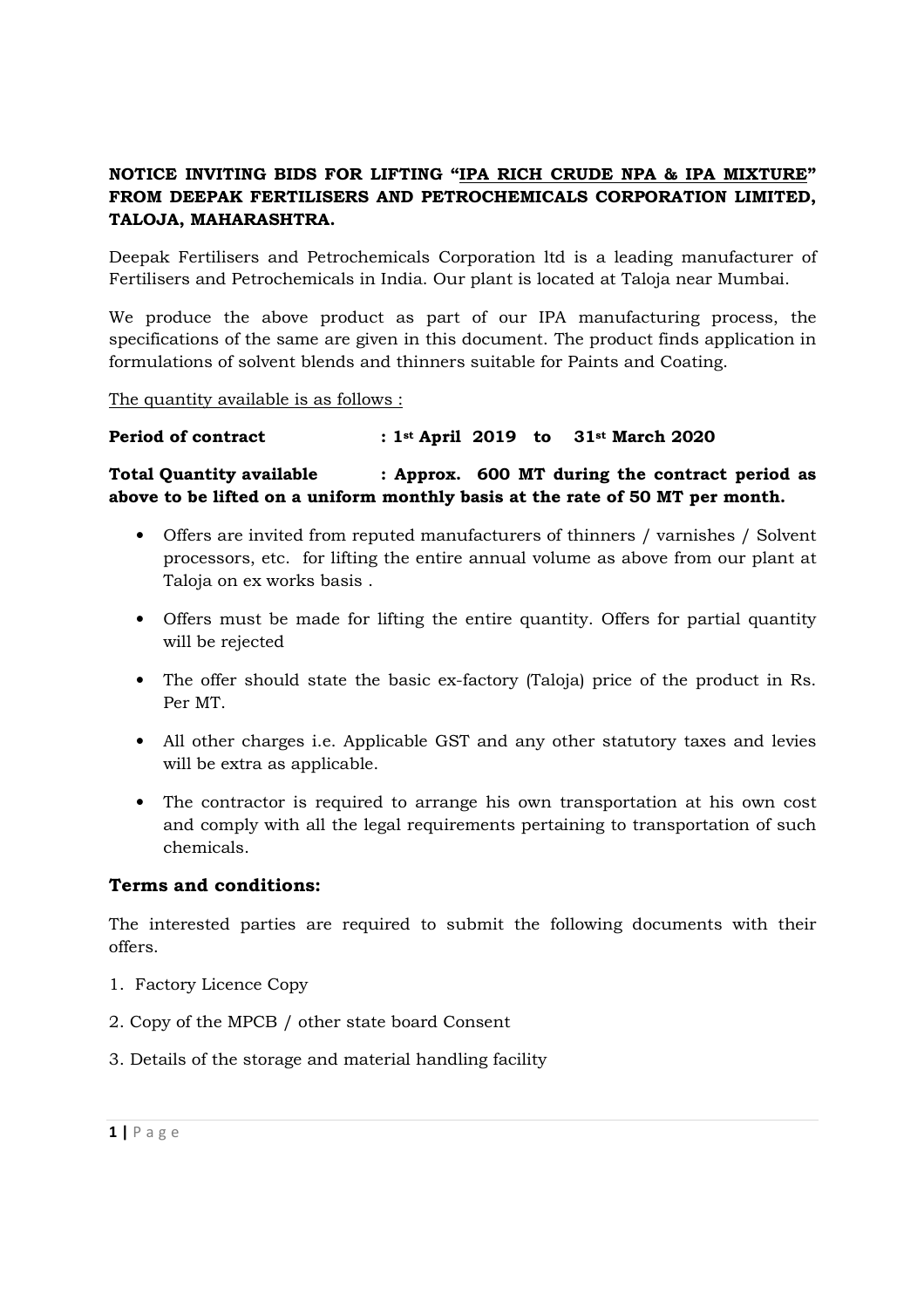- 4. Details of GST registration
- 5. Copy of Company's PAN card
- 6. Brief introduction of the company with details of directors / Promoters /Bankers
- 7. Refundable Earnest Money Deposit of Rs 3 Lac.

The contract will be awarded to the highest bidder subject to the vendor fulfilling all the technical norms as laid out in this document.

The contractor will have to deposit as security, an amount equivalent to one month of the total product value including applicable GST.

The security deposit will be refunded to the contractor after a period of 18 months from the date of receipt of the security deposit provided there is no outstanding payment / statutory obligation/ claims of any nature .

## Payment terms: In advance

**Take or Pay clause:** On or before the 3<sup>rd</sup> working day of every month, DFPCL will inform the quantity required to be lifted by the contractor during the month in writing. In case the contractor fails to lift the entire volume, an amount equivalent to the unlifted quantity will be debited to the contractor's account and will have to be settled immediately.

## Other conditions:

1. The contractor / his agents/ transporters / drivers will be required to follow the safety regulations as stipulated by our plant

2. The contractor must give an undertaking that the product will be procured only for self usage in the manufacture of allied chemicals and not for trading purpose.

3. In contract will be deemed to be over in case of completion of the volume as above or the period as stated, whichever is earlier.